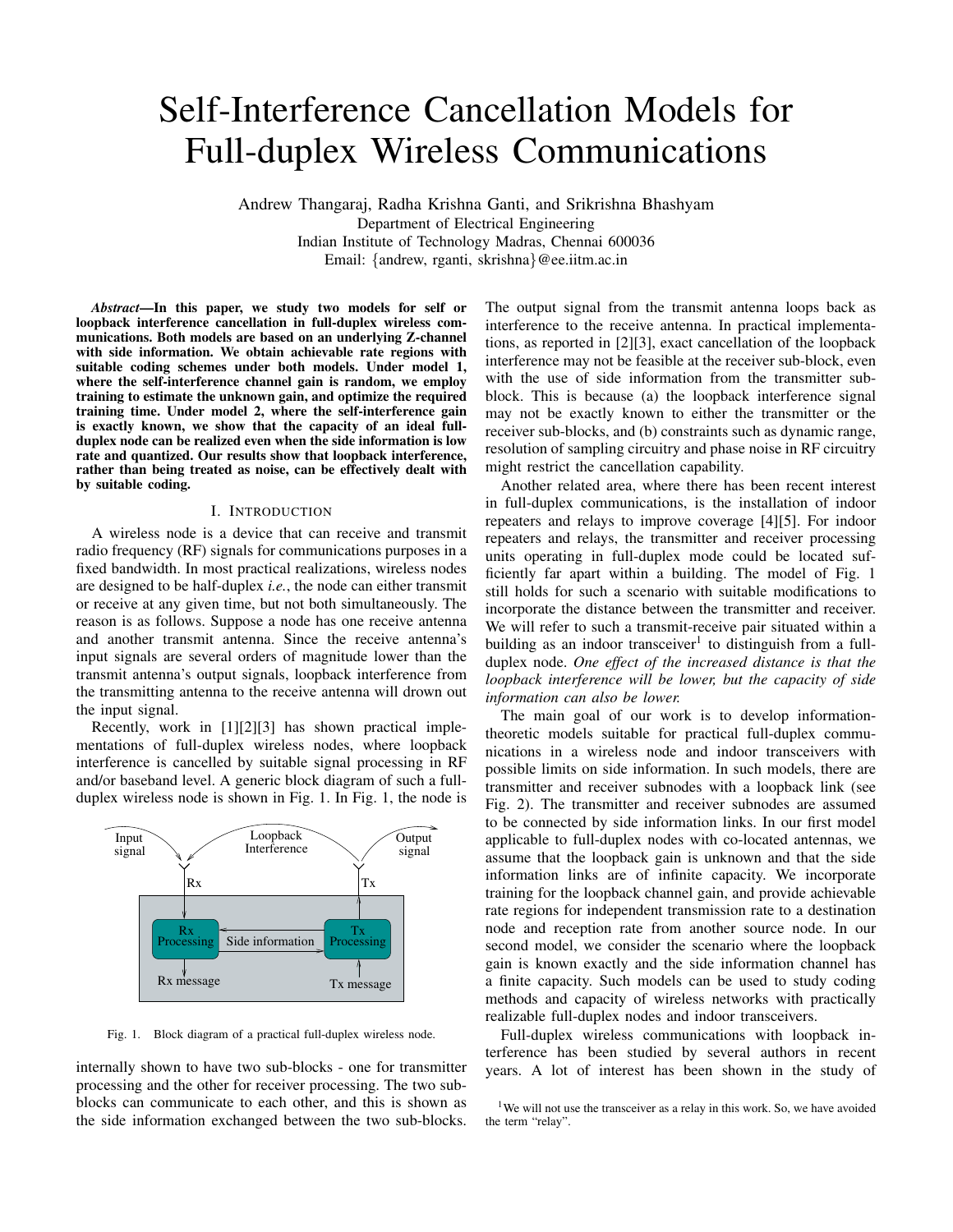a relay channel with a full-duplex relay node with loopback interference, and comparison with half-duplex relaying  $[6][7][5][8][9][10]$ . Signal processing methods for nulling the loopback interference in MIMO relays has also received attention [7][11][12][13][14][15]. While some of these works derive capacity under specific assumptions on the processing at the relay, information-theoretic models for the loopback interference in wireless nodes seem to have emerged in the literature only very recently [16]. In [16], the deterministic approximate capacity method has been used for a full-duplex relaying system with an unknown loopback gain. In contrast, our study uses traditional random coding methods for a fullduplex communication set-up, where a full duplex node or indoor relay is transmitting information to a second destination node and receiving independent information from a third source node. Also, our second model with a known loopback gain and limited side information capacity appears to be new in the context of full-duplex communications.

The rest of this article is organized as follows. The models for practical full-duplex communications are introduced in Section II. In Section III, these models are applied and schievable rate regions are derived in a simple setting where a full-duplex node or indoor relay is receiving information from one node, and simultaneously transmitting independent information to another node.

# II. MODELS FOR FULL-DUPLEX COMMUNICATIONS

In this section we introduce two models for full-duplex communication capabilities with practical constraints on cancellation of loopback interference.

A base model for a full-duplex node or indoor transceiver is shown in Fig. 2. A single full-duplex node or transceiver is



Fig. 2. Model of a practical full-duplex wireless node.

represented in Fig. 2 as a node  $R$  and a node  $T$ , representing the receiving and the transmitting sub-blocks, respectively. The solid directed link from  $T$  to  $R$  represents the loopback interference link. We will typically assume that if  $X$  is transmitted by T, a noisy version of  $\delta X$  is received on the loopback link, where  $\delta$  is a constant that may or may not be known to both  $R$  and T.

The dotted lines in Fig. 2 represent the side information links between  $R$  and  $T$  with capacities  $C$  and  $C'$ , as shown. The incoming link carrying the input signal into  $R$  and the outgoing link from T carrying the output signal are also shown in the model. At  $R$ , the loopback signal and the input signal will add to form the received signal. By the broadcast nature of wireless nodes, the signal transmitted by T is carried on both the solid edges out of T as the output signal and the loopback interference. However, the side information links are independent of all other links, and could carry any independently encoded information. These capacities will be assumed to be finite or infinite depending on the model. Since R and T are part of the same node, encoding and decoding operations can be performed at either node.

#### *A. Full-duplex communications setting*

We consider the setting where the full-duplex node or indoor transceiver F receives information from a node A and simultaneously transmits independent information to another node B. Adding nodes A and B to Fig. 2, we obtain the model in Fig. 3, which we immediately recognize as a Z-channel with *side information*. In Fig. 3,  $X_1$  represents the transmit symbol



Fig. 3. The equivalent AWGN Z-channel model for practical full-duplex communications. The main difference to the conventional Z-channel is the availability of side-information. The capacity of the side-information channel from the transmitter module T of F to its receive module R is denoted by  $C'$ , while the capacity of the reverse side-information channel is denoted by  $C$ ;  $Z_1$  and  $Z_2$  represent the AWGN noises with variance  $\sigma_1^2$  and  $\sigma_2^2$ ;  $\delta$  is the channel gain of the loopback interference path.

from A,  $X_2$  represents the transmit symbol from F,  $Z_1$  and  $Z_2$ represent additive white Gaussian noise at the receivers R and B, and  $\delta$  represents the gain of the loopback interference.

The following equations are immediate from Fig. 3:

$$
Y_1 = X_1 + \delta X_2 + Z_1, \tag{1}
$$

$$
Y_2 = X_2 + Z_2. \t\t(2)
$$

We observe that (1) and (2) correspond to a Z-channel with side-information. So, it appears that the capacity region can be improved by viewing the system as a Z-channel and designing appropriate codes, rather than viewing the transmissions as independent and always treating  $X_2$  as noise in (1).

## *B. Two models: Wireless node versus indoor transceiver*

*1) Full duplex wireless node:* When the model of Fig. 3 is applied to a wireless node with co-located antennas,  $T$  and  $R$  are located within the same block, we assume that the side-information channel capacities are infinite, i.e.  $C = C' = \infty$ . This is a practical assumption since the receiver and the transmitter modules can be connected with a high speed interconnect. The imparity in this network is that the loopback interference channel gain  $\delta$  is random and unknown to the node (both the transmit module T and receive module R). In the rest of this paper, this is referred to as Model 1.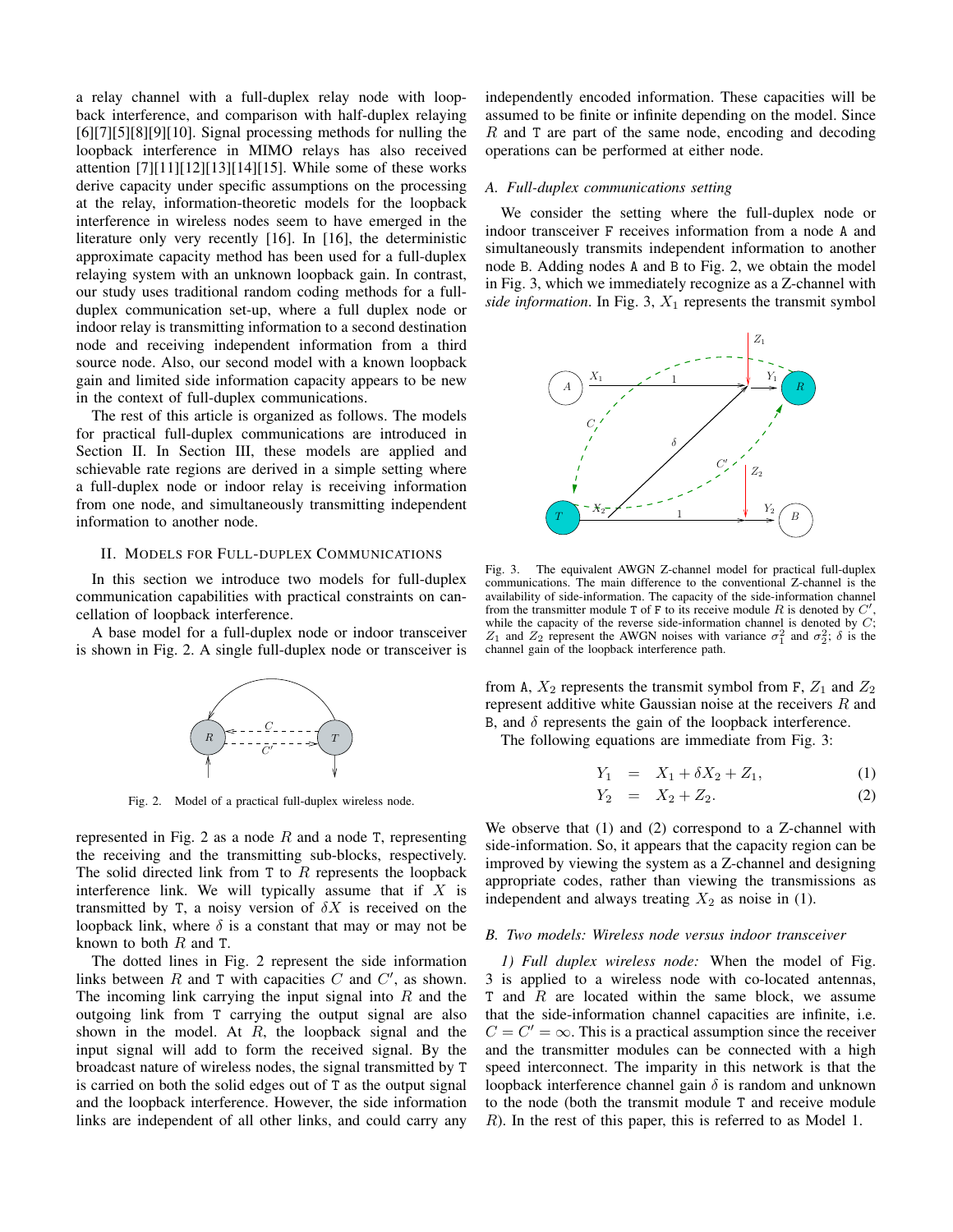*2) Indoor transceiver:* In contrast, when the model of Fig. 3 is applied to a wireless indoor transceiver with antennas separated by some distance, we assume that side-information channel capacities are finite. This is because the transceiver and the receiver modules have to be interconnected by some mechanism, for e.g., Lan or a cable. However, we will assume that the loopback interference channel gain  $\delta$  is assumed to be known to both the transmit module T and receive module R. We term such a model as Model 2.

#### III. ACHIEVABLE RATE REGIONS

In this section, we derive achievable rate regions for Models 1 and 2. More precisely, if  $R_1$  denotes the rate of communication between F and A, and  $R_2$  the rate of communication between B and F, we are interested in characterizing the rate pairs  $(R_1, R_2)$  such that error free communication is possible in the standard information-theoretic sense. We denote this rate region by  $\mathcal{R}_F$ . We then compare  $\mathcal{R}_F$  with the rate regions obtained when F is either an *ideal* full-duplex node or a halfduplex node. It is easy to see that  $\mathcal{R}_{H} \subset \mathcal{R}_{F} \subset \mathcal{R}_{I}$ , where  $\mathcal{R}_{\rm H}$  and  $\mathcal{R}_{\rm I}$  are the achievable rate regions corresponding to F being half duplex and ideal full-duplex respectively. Hence Area $(\mathcal{R}_F \setminus \mathcal{R}_H)$  provides a good measure of the gain obtained because of the full-duplex capabilities of the node F, while the quantity Area $(\mathcal{R}_{I} \setminus \mathcal{R}_{F})$  measures the performance loss due to the imperfections in the full-duplex implementation. We assume average power constraints on the inputs, *i.e.*,  $\mathbb{E}[X_1^2] \le P_1, \, \mathbb{E}[X_2^2] \le P_2.$  Also define  $F(x) = \frac{1}{2} \log_2(1+x)$ .

## *A. Rate region of Model 1*

Since  $\delta$  is random and unknown, training is necessary to learn the gain of the self-interference path. Hence, some of the resources have to be allocated for training, which in turn leads to a reduction in the overall throughput of the system . Training is commonly used in wireless systems to estimate the channel gains. The amount of training depends mainly on the coherence time of the channel and the required precision of the estimate usually specified in terms of the mean square error. In a typical wireless system the transmitter and the receiver a priori decide on a training sequence and use this sequence to learn the channel.

In a full-duplex wireless node, the transmitter and the receiver are on the same physical device and the side information channels have infinite capacity. Therefore, the transmit data is available to the receiver instantaneously. Hence, during the training period, while the node cannot receive external information, it can transmit to an external receiver. It should also be observed that there is additional feedback from the receiver to the transmitter. During training, setting  $X_1 = 0$  in (1), we get that

$$
Y_1 = \delta X_2 + Z_1,\tag{3}
$$

where  $\delta$  is the unknown gain that has to be estimated.

Let  $X_2[k], k = 1, \ldots, T$  denote the training sequence. The two sequences  $X_2[k]$  and  $Y_2[k]$  are known, and  $\delta$  has to be estimated. A sample average of  $\frac{Y_1[k]X_2[k]^*}{|X_0[k]|}$  $\frac{K[X_2]K]}{X_2[k]}$  can be used to obtain an estimate of  $\delta$  with a mean square error

of approximately  $T^{-1}$ . Let us denote such an estimate as  $\hat{\delta}$ . Subtracting  $\delta X_2$  from the RHS of (3), we get

$$
\bar{Y}_1 = \bar{\delta} X_2 + Z_1,\tag{4}
$$

where the residual error  $\bar{\delta}$  tends to a Gaussian random variable with variance  $T^{-1}$ . We also assume a large coherence time  $T_c$  after which the channel might change necessitating a new estimate.

In summary, after the training, the equations for Model 1 are as follows:

$$
\bar{Y}_1 = X_1 + \bar{\delta}X_2 + Z_1, \tag{5}
$$

$$
Y_2 = X_2 + Z_2. \t\t(6)
$$

An achievable rate region for Model 1, as represented in (5) and (6), can be obtained by treating  $\delta X_2$  as noise in (1). Assuming a power constraint of  $P_1$  to the input signal  $X_1$  and a power constraint of  $P_2$  for  $X_2$ , an achievable rate region with Gaussian codebooks is given by

$$
R_1 \leq \left(1 - \frac{T}{T_c}\right) \mathbb{E}\left[F\left(\frac{P_1}{1 + \frac{X_2^2}{T}}\right)\right],
$$
  
\n
$$
R_2 \leq F(P_2).
$$
 (7)

It is easy to observe that there is an optimal  $T^*(T_c)$  which maximizes the rate  $R_1$ , a standard problem in non-coherent communications. See Figure 4.



Fig. 4. The curve without markers (in red) corresponds to  $T^*(T_c)$  versus T for  $P_1 = 200$ . The other curve is the corresponding rate  $R_1$  for the optimal threshold.

#### *B. Rate region of Model 2*

In Model 2,  $\delta$  is constant and known to both the nodes T and R. We provide an achievable region for this model by neglecting the side-information from  $R$  to  $T$ . Currently, even in practical full-duplex systems, this feedback is not used.

We provide the results for the discrete memoryless channel (DMC) corresponding to Fig. 3. This DMC is characterized by the probability distribution  $p(y_1, y_2|x_1, x_2)$  =  $p(y_1|x_1, x_2)p(y_2|x_2)$ . The capacity region of this channel even without side-information is not known. Most of the known achievable schemes are based on the Han-Kobayashi achievable scheme [17] for the interference channel. We modify this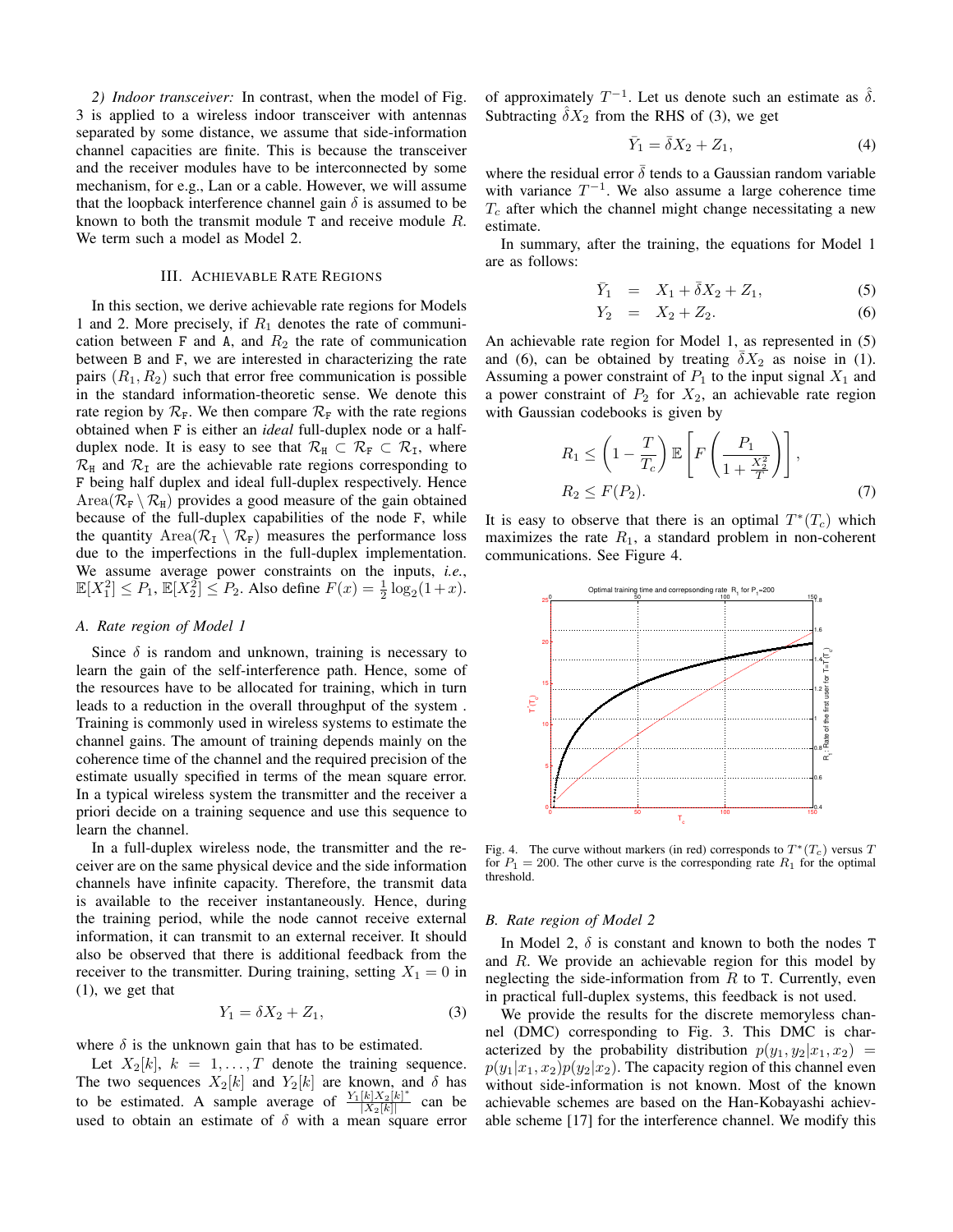Han-Kobayashi scheme to incorporate the side-information from  $T$  to  $R$ .

The transmitter T splits its codebook into two parts of rates  $R_{21}$  and  $R_{22}$ , the common and the private information. The intended receiver B decodes both parts targetting a rate  $R_2 = R_{21} + R_{22}$ . On the other hand, the receiver R decodes information from its intended transmitter A and also the part of information from T corresponding to rate  $R_{21}$  akin to a MAC channel. We use the side-information channel to provide additional information to  $R$  about the public codeword corresponding to rate  $R_{21}$ .

Theorem 1. *Let* P *be the set of distributions of the form*  $p(x_1, w_2, u_2, q) = p(x_1|q)p(w_2|q)P(u_2|q)p(q)$ *. Let*  $\mathcal{R}_p$  *denote the set of all rate pairs*  $(R_1, R_2)$   $(R_2 = R_{21} + R_{22})$  *satisfying the following inequalities:*

$$
R_1 \leq I(X_1; Y_1 | U_2, Q),
$$
  
\n
$$
R_{21} \leq I(U_2; Y_1 | X_1, Q) + C',
$$
  
\n
$$
R_1 + R_{21} \leq I(X_1, U_2; Y_1 | Q) + C',
$$
  
\n
$$
R_{21} \leq I(U_2; Y_2 | W_2, Q),
$$
  
\n
$$
R_{22} \leq I(W_2; Y_2 | U_2, Q),
$$
  
\n
$$
R_{21} + R_{22} \leq I(U_2, W_2; Y_2 | Q).
$$

*Then any rate pair in the closure of*  $\cup_{p \in \mathcal{P}} R_p$  *is achievable under Model 1.*

*Proof:* When  $C' = 0$ , the above rate region corresponds to the Han-Kobayashi region for the Z-channel. We do the following to utilize the side-information:

- 1) Encoding: Encoding is exactly the same as in Han-Kobayashi achievability scheme.
- 2) Random binning: Each of the  $2^{nR_{21}}$ codewords corresponding to the public codebook is randomly assigned an integer from the set  $\{1, 2, \ldots, 2^{nC'}\}$ . Denote the set of codewords which are assigned integer i by  $S_i$ . The sets  $S_i$  are revealed apriori to  $R$ .
- 3) The transmitter sends the integer corresponding to the public codebook using the side-information channel of capacity  $C'$ .
- 4) As in Han-Kobayashi achievability scheme, the decoder at R, does a joint typicality decoding of  $(Y_1, X_1, U_2)$ , where  $U_2$  corresponds to the public codebook. In our case, the decoder takes the intersection of the sequences  $(X_1, U_2)$  which are jointly typical with  $Y_1$  and the set  $S_k$ , where k is the integer associated with the transmitted public information.

At R, since the side information is used to remove the ambiguity of public message it can easily shown that the rate of the public codebook can be increased by  $C'$  compared to the standard Han-Kobayashi scheme.

Using Fourier-Motzkin elimination [18], the region  $\mathcal{R}_p$  can

be simplified to

$$
R_1 \le I(X_1; Y_1 | U_2, Q),
$$
  
\n
$$
R_2 \le I(U_2, W_2; Y_2, Q),
$$
  
\n
$$
R_2 \le I(U_2; Y_2 | W_2, Q) + I(W_2; Y_2 | U_2, Q),
$$
  
\n
$$
R_2 \le I(W_2; Y_2 | U_2, Q) + I(U_2; Y_1; X_1, Q) + C',
$$
  
\n
$$
R_1 + R_2 \le I(U_2, X_1; Y_1 | Q) + I(W_2; Y_2 | U_2, Q) + C'.
$$

In the above inequalities, Q is the time sharing parameter. We now evaluate the inequalities when the DMC is replaced with an AWGN channel with power constraints and for a time sharing variable that takes a single value  $Q = \phi$  with probability one. The AWGN channel model is given by

$$
Y_1 = X_1 + \delta(U_2 + W_2) + Z_1,
$$
  
\n
$$
Y_2 = U_2 + W_2 + Z_2,
$$

where  $Z_1$  and  $Z_2$  are unit variance independent Gaussian random variables. In particular, observe that we have assumed  $X_2 = U_2 + W_2$ , although the rate splitting can be done in any arbitrary way. We split the input power of  $X_2$  as  $\mathbb{E}[U_2^2] \leq \lambda P_2$ and  $\mathbb{E}[W_2^2] \leq (1 - \lambda)P_2$ , where  $0 \leq \lambda \leq 1$ . Then the pentagonal region given by inequalities in Theorem 1 equals

$$
R_1 \le F\left(\frac{P_1}{1+\delta^2(1-\lambda)P_2}\right),
$$
  
\n
$$
R_2 \le F(P_2),
$$
  
\n
$$
R_2 \le F\left(\frac{\delta^2 \lambda P_2}{1+\delta^2(1-\lambda)P_2}\right) + F(1+(1-\lambda)P_2) + C',
$$
  
\n
$$
R_1 + R_2 \le F\left(\frac{P_1+\delta^2 \lambda P_2}{1+\delta^2(1-\lambda)P_2}\right) + F(1+(1-\lambda)P_2) + C'.
$$

It is well known that if  $\delta > 1$ , then the Han-Kobayashi scheme is optimal, *i.e.*, achieves capacity. However, this region might be less than the capacity region achieved without interference. The next corollary characterizes the required rate of side information for the node to act as an ideal-full duplex node.

Corollary 1. *The capacity of the full-duplex node with limited side-information equals the capacity of an ideal full duplex node if the rate of the feedback channel from* T *to* R

$$
C' \geq C^* = F(P_1) + F(P_2) - F(P_1 + \delta^2 P_2),
$$

*and is achieved by setting*  $\lambda = 1$ *.* 

*Proof:* We first choose  $\lambda = 1$ . The proof follows by setting  $C'$  such that

$$
F(P_1) + F(P_2) = F(P_1 + \delta^2 P_2) + C',
$$

and observing that the region  $R_1 \leq F(P_1)$  and  $R_2 \leq F(P_2)$ can be achieved.

Observe that  $C^* < F(P_2)$ , *i.e.*, the side-information channel can have a capacity that is less than the maximum transmission rate of the  $T$  to  $B$  link. From a design perspective, it implies that the capacity of an ideal-duplex node can be realized, even when the side information is low rate and quantized (or non ideal).

In Fig. 5, the achievable rate regions for the AWGN Zchannel are presented for  $C' = 1.2$  and  $C' = 3.6$ . Using